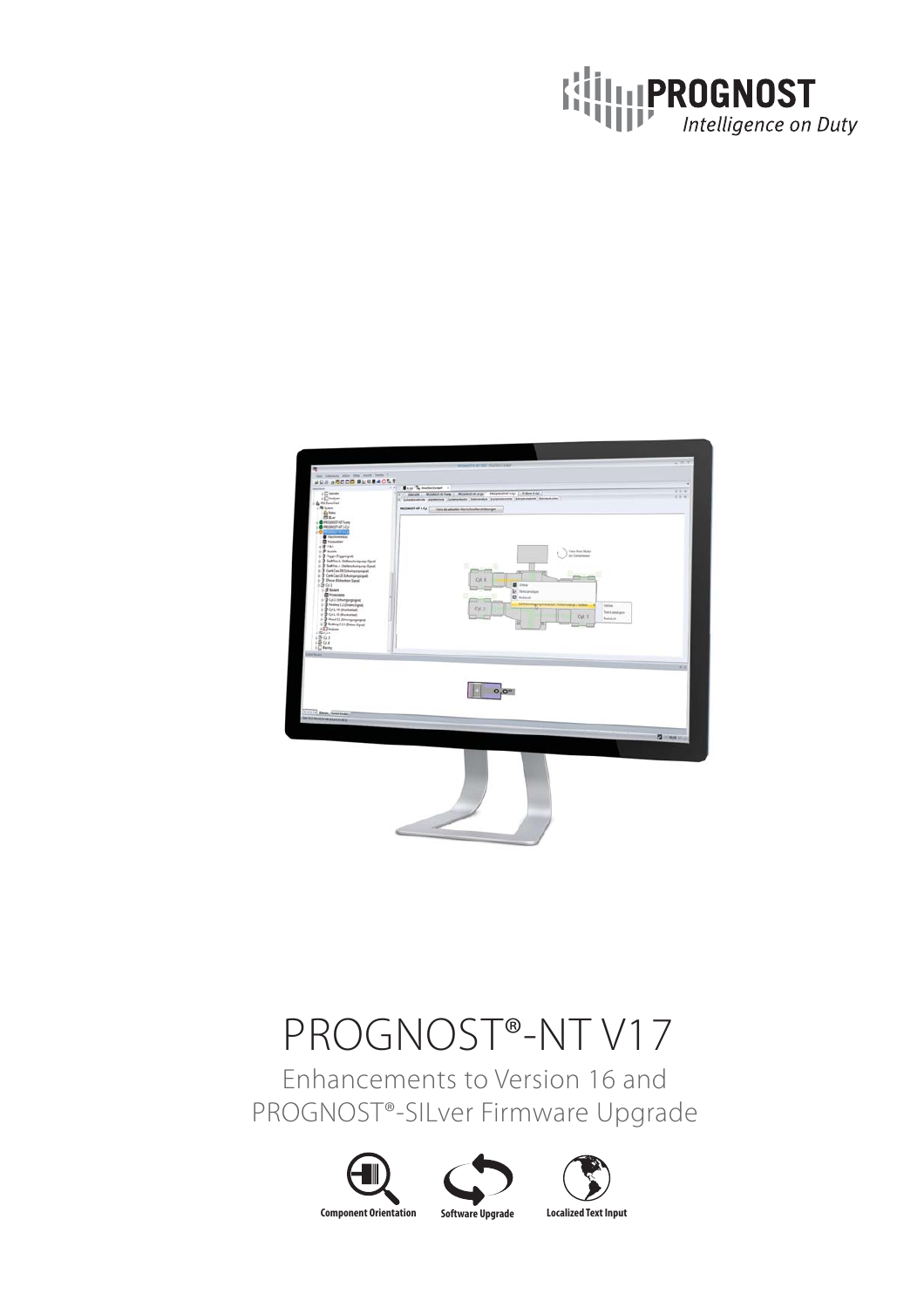

## **Why upgrade your software?**

It is essential that the monitoring technology of your rotating equipment is always up to date. The annual upgrade of your PROGNOST®-NT software delivers all advantages of our ongoing product developments.

In this brochure, we will introduce you to all of our important innovations and feature enhancements which will help you carry out your monitoring tasks faster and more effectively.

Please note: Some new functions require appropriate system capabilities. If you are using older Monitoring Units, some new functions may have to be deactivated or may only be used to a limited extent.

## **All upgrades at a glance**

#### **For the User**

- Component Oriented User Guidance
- **Enhanced Cursor Function**
- New Drag&Drop Function
- Enhancement for OneClick Cockpit
- System Entry in Tree Structure: Opens Automatically
- Enhanced 3D Diagram
- New Analysis: "Pressure Absolute Peak"
- New functionality for Process Data listing (In & Out)
- One Trigger for a complete Machine Train
- Unicode & use of local language

#### **For the System**

- Windows<sup>®</sup> 10 supported
- Optimization of IT security and use of resources by conversion to "services"
- t Uses IPv6

#### **PROGNOST®-SILver Firmware Upgrade (Version 1.5)**

- Optimized signal plausibility check
- Clear indication of loop faults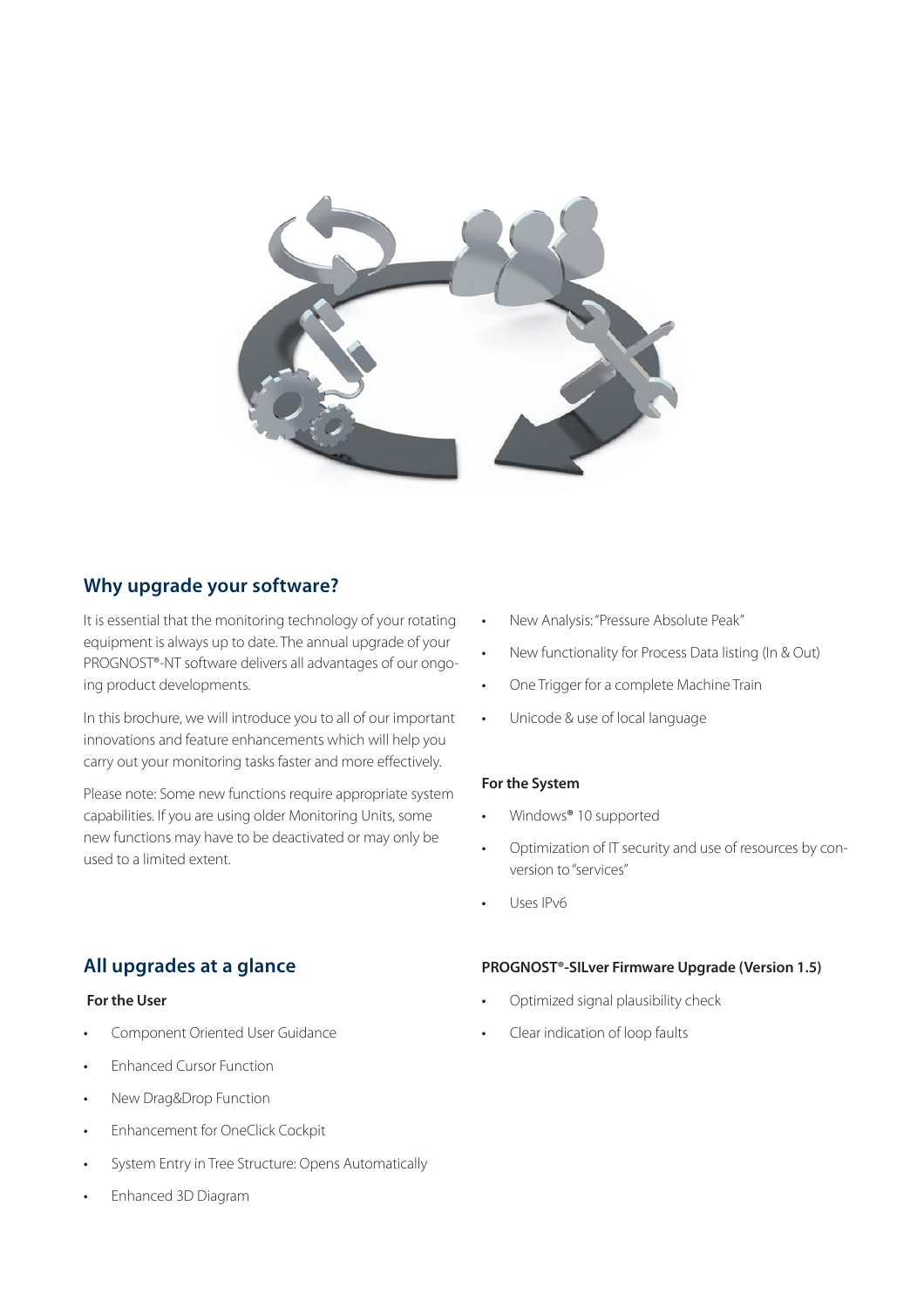

Sample of a component oriented view

## **For the User**

Enhancements to improve the ease of use of your PROGNOST®-NT system.

#### **Component Oriented User Guidance**

Starting with version 17 of PROGNOST®-NT, there is now an alternative way to visualize machine status. The component oriented view shows the condition of the monitored and protected machine components, depending on the detail level of the machine picture.





This new function enables you to see a quick status overview for all monitored machine components. You will see directly which components of your machine are functioning well and which ones require your attention.

The relevant analyses are just two clicks away. Through the context menu online-, trend or logbook views are available for the selected component or only for the detected damage pattern.

A tooltip function provides additional information. It shows information about the component, any detected damage pattern and its probability as a percentage.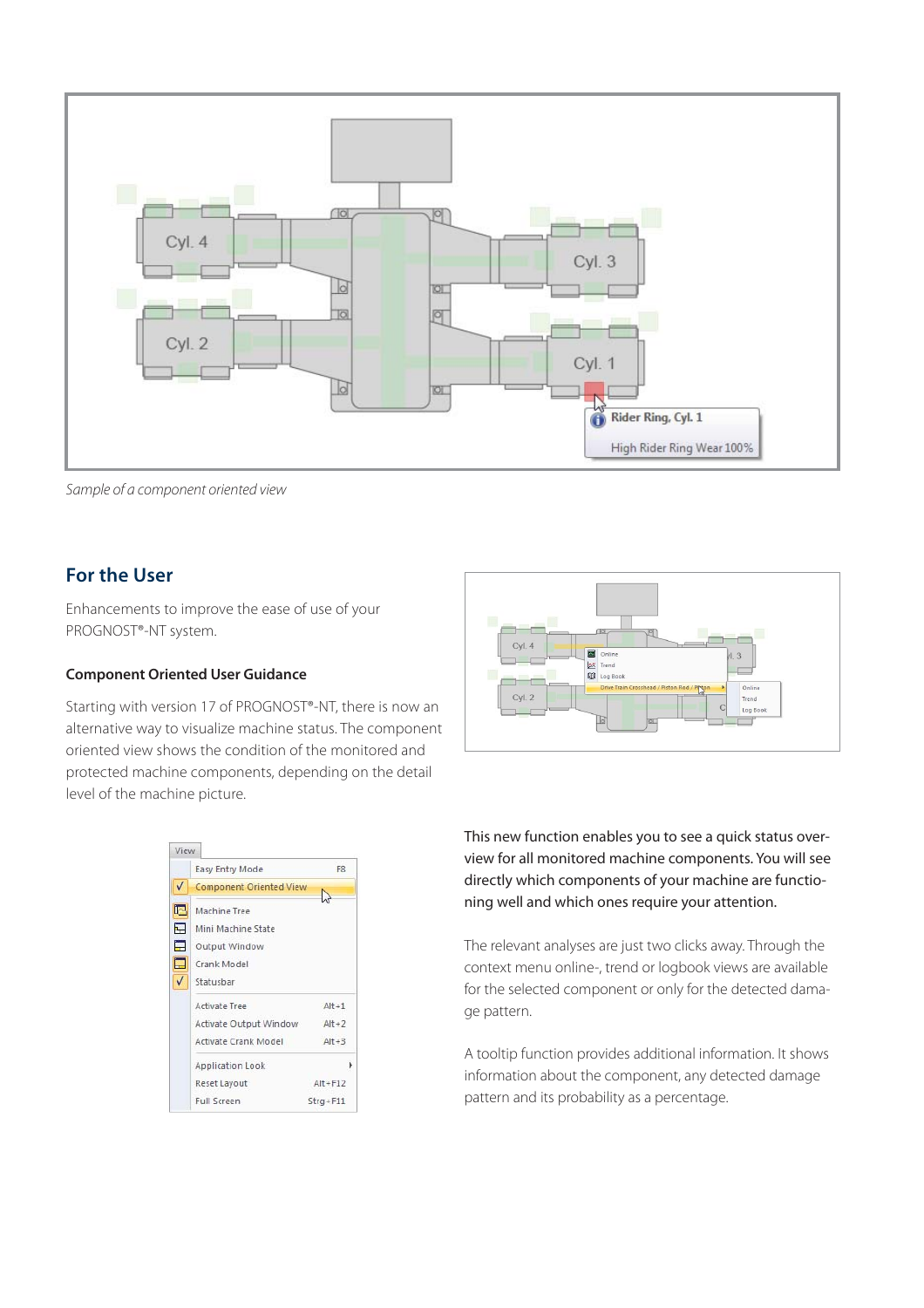

Cursor and difference cursor within an online-view

#### **Enhanced Difference Cursor Function**

The visualization and the way in which it functions are improved. For example, to change the position of the first or second cursor, the distance between the mouse cursor and the relevant cursor position is vital. The difference cursor functionality is available for all 2D and 3D diagrams within version 17 and above.

#### **New Drag&Drop Function**

It is now possible to drag entries from the process data listing, online- or trendview and drop them into any other diagram. It is now easier to review process data and analysis values, for example within the trend view, thanks to drag&drop.

#### **Enhancement for OneClick Cockpit**

Just one click within the context menu and you can add any available signal composition individually or in groups. This helps quick and easily modify and extend your regular data analysis with existing signal compositions.

#### **System entry in tree structure: opens automatically**

A simple preset in the VISU options opens the entries for machine and system in the tree structure, each time when connecting. This enables you to see a quick overview of your current system condition.

#### **Enhanced 3D Diagram**

To improve navigation within the 3D diagram, functions of the 2D trend view are integrated. This helps to change the display period in the 3D diagram.



#### **New Analysis: "Pressure Absolute Peak"**

Following a customer request, this analysis was integrated to monitor the "absolute peak pressure value" and forward it to the DCS.

#### **New functionality for Process Data listing (In & Out)**

To enhance the overview within the process data view and separate signals which are sent by PROGNOST®-NT from the DCS and those which are sent to the DCS, this new functionality has been integrated.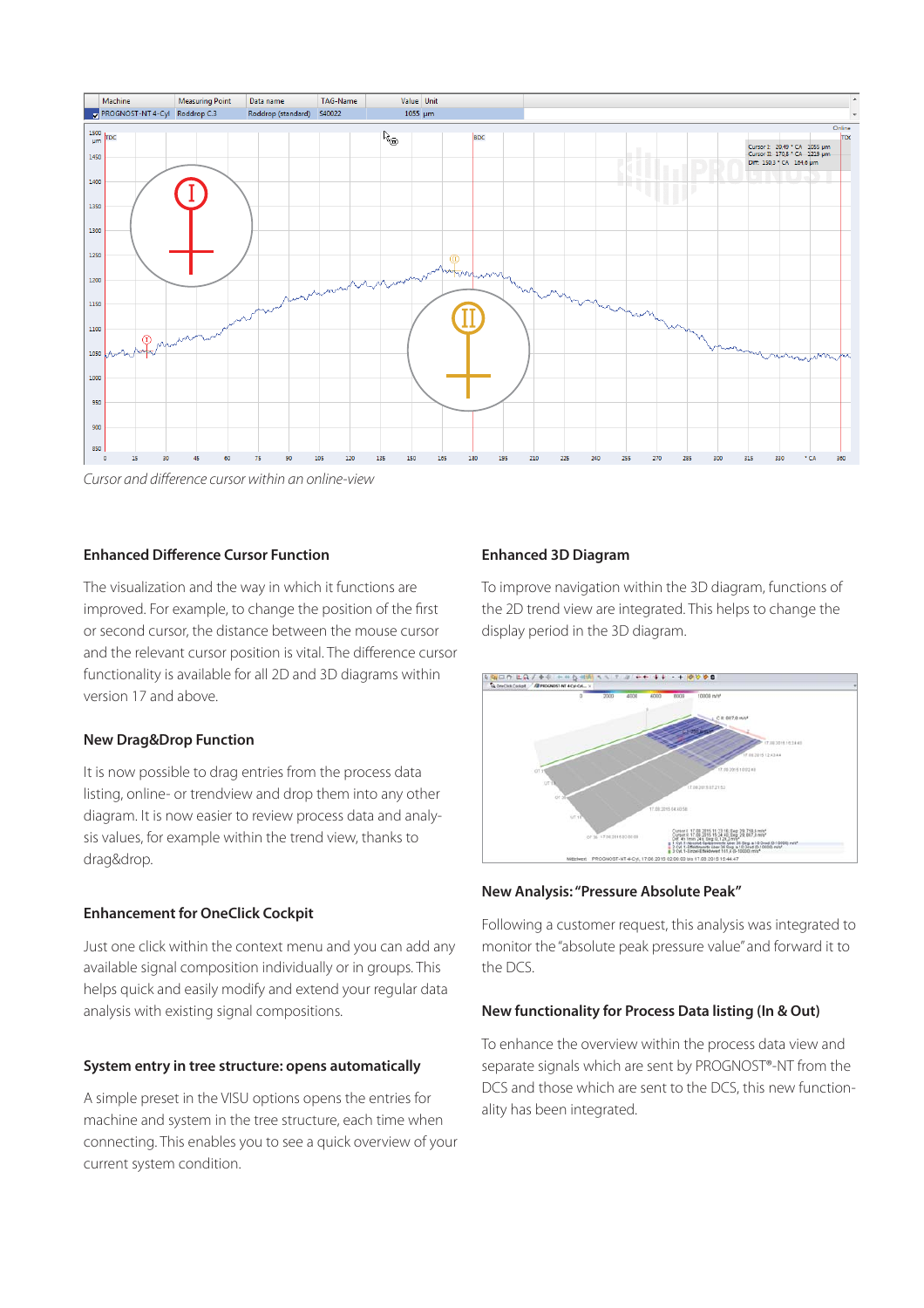#### 3000 U/min



Machine train with different rotation speeds

#### **One Trigger for a complete Machine Train**

The monitoring of a complete machine train with one trigger sensor is possible despite different rotation speeds (e.g. drive, gearbox, compressor). To calculate the correct harmonics of the rotation speed within the FFT diagram, the PROGNOST®-NT calculates the different speeds for you automatically.

#### **Unicode & use of local language**

Starting with version 17, the entire VISU program supports Unicode; this means that every character set worldwide is supported. This step also introduces the new national and international names. The national names can be used for your local common terms (e.g. local language) for components and sensors, whereas the international names can be used a counterpart for the worldwide understandable language (english by default). This allows a use of systems around the globe across national borders and continents, independent of the language.

## **For the System**

Enhancements for future-proofing the PROGNOST®-NT system.

#### **Windows® 10 supported**

The qualification of VISU for the Windows**®** 10 operating system was necessary for the installation on new user computers.

### **Optimization of IT security and use of resources by conversion to "services"**

Starting with version 17 the "Communication" and "Monitoring applications" have been changed to "services". This means that the system uses available resources optimally. Furthermore, the IT security has been improved and adminstration service have been simplified.

#### **Uses IPv6**

Due to limited availability of IPv4 addresses, the PROGNOST®-NT V17 also supports IPv6 addresses. This technical innovation is mostly important for your administrator, because it reduces the workload of the gateways and offers an increased safety level for encryption and verification of IP data packages, for example.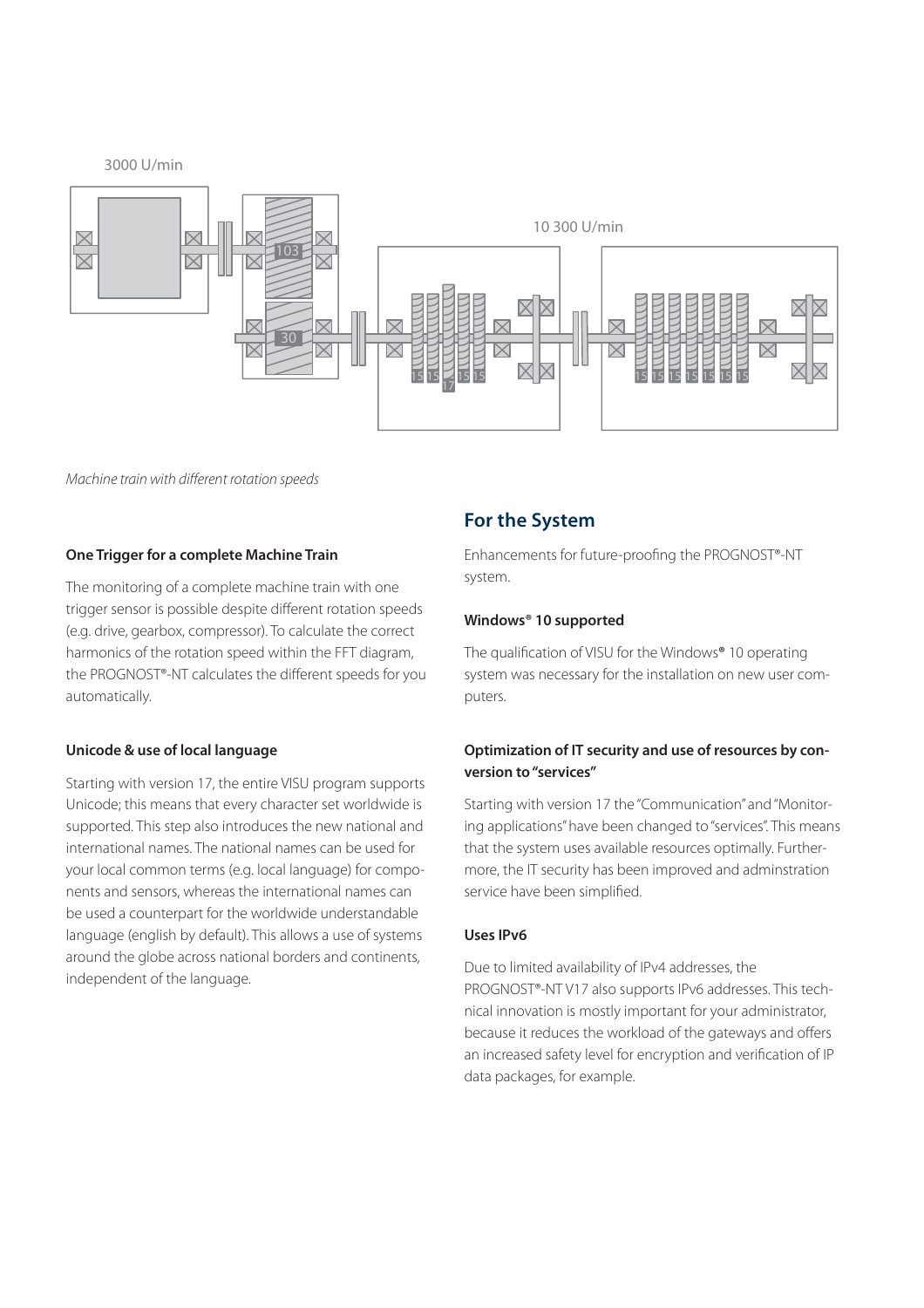

# **PROGNOST®-SILver Firmware Upgrade (Version 1.5)**

#### **Why upgrade the firmware?**

With the upgrade to firmware version 1.5, PROGNOST®-SILver users gain:

- The possibility to monitor additional sensor types
- Optimized signal plausibility checks to avoid false alarms caused by electrical failures
- Improved indication of an "Unsafe" status and the root cause.

All new features have passed in-depth test routines, under different environmental conditions, and have received the IEC61508:2010 SIL 2 certificate at the first onset.

**We further extend the capabilities of PROGNOST®-SILver to become your first choice supplier of protection systems for reciprocating machinery and other rotating equipment.** 



#### **New sensor types for additional monitoring tasks**

PROGNOST®-SILver monitors the signals of many different sensor types, e.g. vibration, displacement, temperature, pressure, phase reference, voltage. With this upgrade, PROGNOST®-SILver users are able to additionally analyze data from the following sensors:

- **t Eddy Current based trigger for centrifugal machinery** Keyphasor signals up to a machine speed of 65,000 rpm.
- **t Torque sensor based on strain gauge measurement**  Valuable online torque analysis and protection for the main and critical rotating components, such as crankshaft or driveshaft.

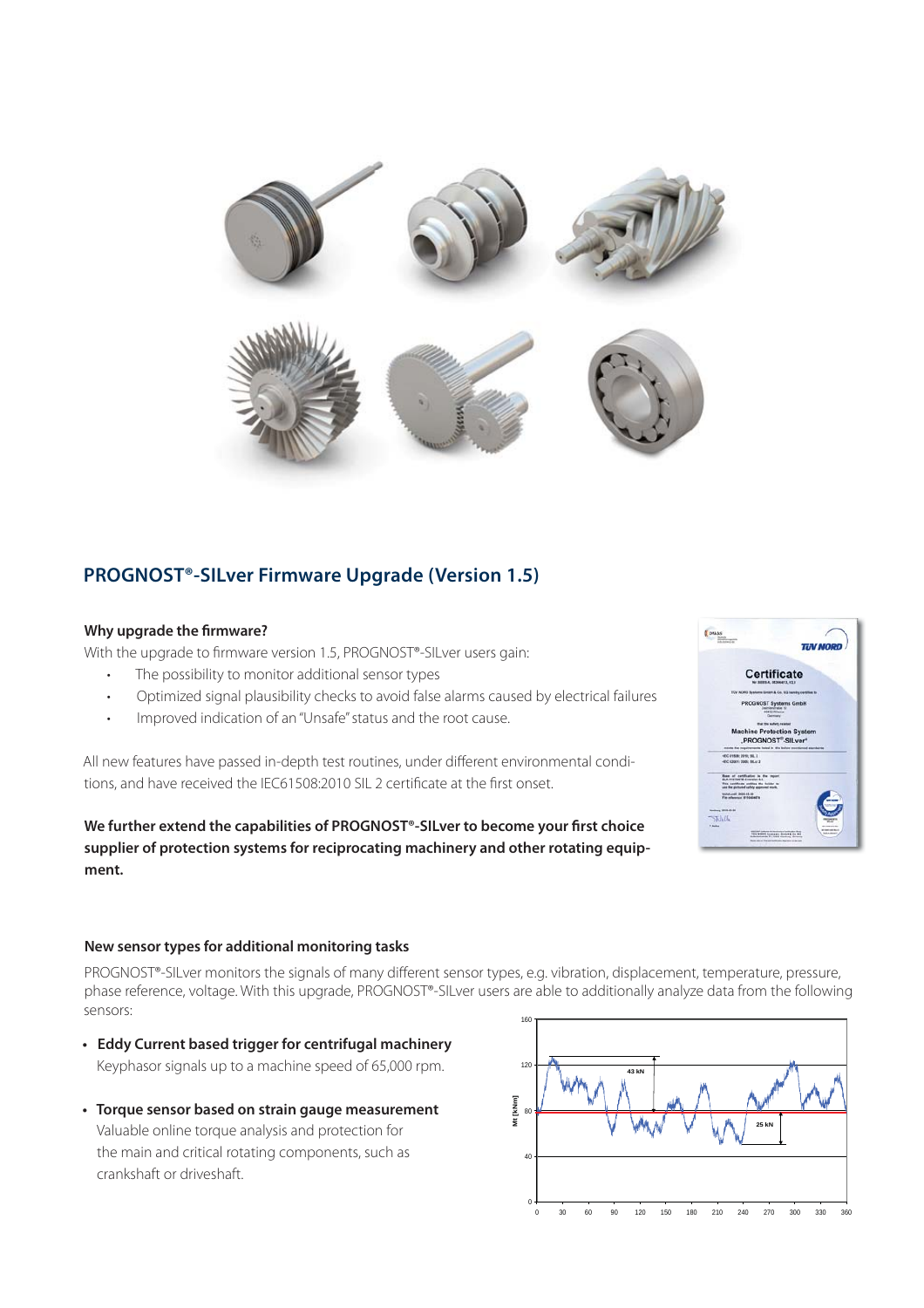

Faulty acceleration sensor – No Shutdown (Unsafe Output) Faulty proximinity sensor – No Shutdown (Unsafe



Real signal – Shutdown required



Output)



Real signal – Shutdown required

#### **Analyses improvements**

#### **Optimized signal plausibility check**

One challenge for an SIL2 certified protection system is the ability to differentiate between a "real signal" indicating a true machine problem and a "faulty signal" which must not lead to a false alarm or unnecessary downtime. PROGNOST®- SILver offers specialized signal processing to address this challenge and to avoid false alarms caused by electrical or hardware failures.

With the firmware upgrade, even very rare signal faults, e.g. loose wires or connectors, loose rod position sensor brackets, are reliably identified as "Unsafe". This provides maximum process uptime paired with reliable machine protection. Additionally, the management of very low signal amplitudes has been optimized to avoid a resultant "UNSAFE" status.

#### **Monitoring centrifugal machinery**

Signal plausibility checks for proximity signals have been further improved and now better accommodate monitoring tasks of centrifugal machinery as well as axial and radial bearing monitoring.

#### **Clear indication of loop faults**

Based on some user requests, the new firmware allows configuration of "Unsafe" messages based on a) single loop failures and b) channel or hardware failures. This feature provides users with a meaningful indication for short term repair.

**Upgrade your PROGNOST®-SILver today!**

## **For customers with an active service agreement including yearly Software Upgrade this important firmware upgrade is available free of charge.**

We offer a convenient process to upgrade your protection system. Please contact your local PROGNOST Systems representative or get in touch with us.

Email: upgrade@prognost.com